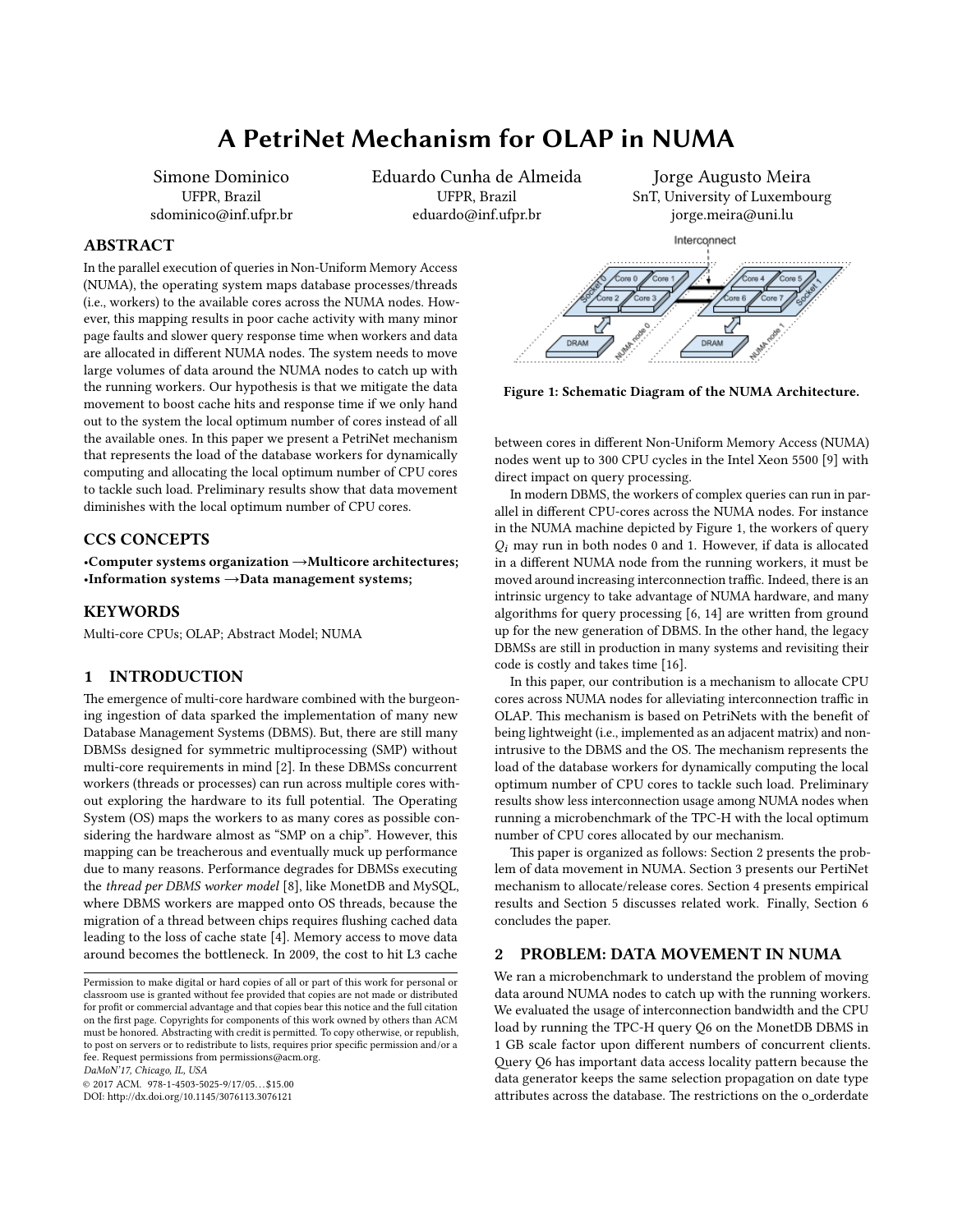<span id="page-1-1"></span>

(a) Average Bandwidth Usage of Interconnection with data in-memory for TPC-H Query 6 with Scale Factor 1 GB.

<span id="page-1-2"></span>(b) Dense mode in the TPC-H Query-mix [\[14\]](#page-3-5) with 5 concurrent clients in Scale Factor of 100 GB.

#### Figure 2: Understanding the Interconnection Problem and Self-Adjusting the Number of Cores to a Given Workload.

attribute propagate the selection to the largest table LINEITEM up to 1 to 36 selection fraction [\[3\]](#page-3-7).

We ran the experiments on a 4-Node Quad-Core AMD Opteron 8387 2.8 GHz (4∗64KB L1, 4∗512KB L2, 6MB L3) with the nodes interconnected by HyperTransport link (HT) of 14.4GB/s. This machine includes 256GB RAM and 1.8 TB of Disk running Debian 8. We let all the 16 cores available to MonetDB to measure what happens in the current DBMS/OS setup. We also let the system with a single core to establish the baseline metrics (e.g., response time, cache faults). All the figures present an average of 10 runs.

MonetDB does a good job exploiting data correlations from selections and join instructions. It keeps the interesting tuples from these operations in a mapping to reduce the volume of intermediary results. However, the OS still allocates the MonetDB workers across the nodes with direct impact on interconnection usage.

We can see this NUMA effect even with only one client generating almost  $450MB/s$  of interconnection traffic (see Figure [2\(a\)\)](#page-1-1). When increasing the number of concurrent clients, the traffic also increases up to a point when the workers started to share the same memory bank with some decrease in the interconnection traffic.

## <span id="page-1-0"></span>3 THE PRT-PRO IN A NUTSHELL

Our mechanism, called the PetriNet for Core Provisioning (PrT-PRO), implements a PetriNet to abstract the load behaviour of the DBMS up against parallel execution of queries. With this abstraction, the PrT-PRO does not require any modifications on the DBMS or the OS. It monitors the resource consumption of the DBMS workers (e.g., CPU load) and interacts with the OS to allocate or release the CPU cores (e.g., via the cgroups Linux facility). The PrT-PRO is a graph implemented as an adjacent matrix with its edges representing the current load of the workers. The nodes represent the DBMS performance states and also the state transitions to allocate/release the CPU cores. Our aim is to dynamically adapt the number of cores to the given workload without letting all the cores available to the OS, as depicted by Figure [2\(b\).](#page-1-2) For instance, when

<span id="page-1-3"></span>

Figure 3: Tokensthrough transition in the Overload sub-net to allocate one core with  $u = 93\%, r = 11$  out of  $rd = 16$  cores and  $th_{max}$  = 70%.

the load of the workers goes up (represented by lines), the PetriNet reacts to the load and allocates cores for the system (represented by bars). Otherwise, if the load of the workers goes down, the PetriNet releases idle cores from the system.

#### 3.1 The Local Optimum Number of Cores

Formally, the PrT-PRO is a bipartite graph representing the flow of tokens from one place downstream to another place around the net topology. A token represents the number of CPU cores or their load. For instance, Figure [3](#page-1-3) depicts a subset of the PrT-PRO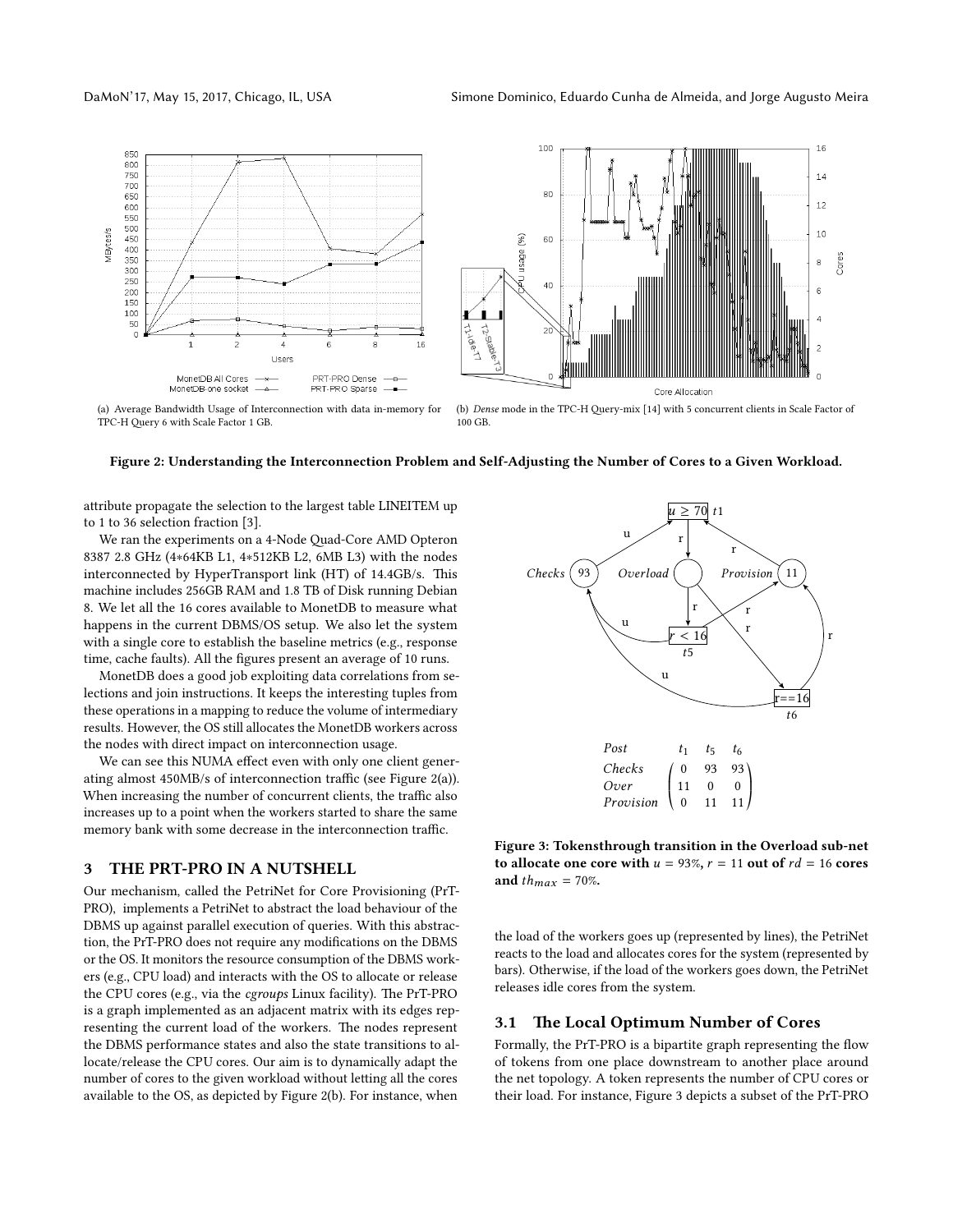representing the behavior of an overloaded DBMS. In this particular state, the system runs with CPU load of  $u = 93\%$  with  $r == 11$ cores allocated out of  $rd = 16$  in the NUMA nodes. According to maximum  $th_{max}$  and minimum  $th_{min}$  load constraints defined in the PrT-PRO (i.e., average of the running cores), if the system is considered overloaded, then the PrT-PRO allocates more cores to stimulate the system returning to a stable state. The PrT-PRO defines the different performance states of the DBMS (e.g., Stable, Idle, Overload) and two additional states (Checks and Provision) to validate the current load of the workers and take action to allocate cores.

Our goal is to keep the system with the local optimum number of cores, because it leads the DBMS to the Stable state and avoids letting the OS freely allocating cores all over the NUMA nodes. We define the local optimum number of cores, as follows:

$$
\forall w \exists r | (th_{min} < u < th_{max}) \land p(r) \ge p(rd) \tag{1}
$$

In our definition w is the workload,  $p(x)$  is the performance function and x assumes the number of running  $r$  or available cores  $rd$ . In the implementation level, the tokens through and state transitions update the PrT-PRO matrix. Performance overhead to update this matrix is negligible.

## 3.2 The Core Allocation Modes

In this section, we present two different allocation modes: sparse and dense for allocating cores in different or in the same NUMA node respectively. The definition of the allocation mode function is straightforward. Our function maps a NUMA node with index i to its  $j^{th}$  core and is defined by:

$$
core(i,j) = d.i + j, where 1 \le j \le d. \tag{2}
$$

In our function,  $d$  is a constant to represent a d-ary node machine (e.g.,  $d = 4$  to represent our 4-Node Quad-Core AMD Opteron machine). The *Sparse* mode iterates over  $i$ ,  $j$  to allocate one core at a time in a different NUMA node. For instance in our AMD Opteron machine, we allocate cores sparsely, as follows:  $\{0, 4, 8, 12\}$ . The Dense mode iterates over  $j$ ,  $i$  to allocate one core at time in the same NUMA node. In our example, we allocate cores densely, as follows  $\{0, 1, 2, 3\}.$ 

#### <span id="page-2-0"></span>4 RESULTS

We show preliminary results of our mechanism handing out cores for the incoming workload to analyze whether the interconnection bandwidth diminishes and the CPU load goes back to a stable state.

The PrT-PRO ran with the CPU thresholds set to  $th_{min} = 10$  and  $th_{min}$  = 70 following the rules of thumb [\[11\]](#page-3-8). These thresholds showed to be the most effective ones, once decreasing  $th_{min}$  lets too many idle cores, while increasing  $th_{max}$  leads to contention with too many busy cores.

We focus our analysis on a query-mix of simple and complex op-erations with different degree of parallelism (DOP) [\[6\]](#page-3-4). In particular, we analyze the interconnection bandwidth following the access patterns of the query mix [\[3\]](#page-3-7). In the dense mode, Q6 executed entirely in the same NUMA node drawing the lowest interconnection usage. With 5 clients, we observed 92% less minor page faults and

20.91 IPC compared to 8.68 IPC of MonetDB vanilla (Figur[e2\(a\)\)](#page-1-1). With smaller data movement, the response time speedups of Q6 improved from 1.1x (sparse) to 1.39x (dense).

We also ran a TPC-H query-mix [\[14\]](#page-3-5) with 100GB database. In this scenario, MonetDB with the PrT-PRO support required all the 16 cores only for a short time in the test machine and achieved speedups from  $1.06x$  (sparse) to  $1.6x$  (dense) (Figur[e2\(b\)\)](#page-1-2). This shows an opportunity for designing DBMS schedulers for NUMA.

#### <span id="page-2-1"></span>5 RELATED WORK

There are considerable research on multi-core hardware for query processing in the literature. In [\[1\]](#page-3-9), the authors present a thorough investigation to understand the CPU consumption of DBMS workers from a black-box perspective in closed-source DBMS. To cover the lack of access to the source code, the authors investigate cache data misses, cache instruction misses and CPU stalls. In our work, we share the same black-box perspective, but for a different reason. We understand the current efforts to build new DBMS for multicore (e.g., Monet $DB^1$  $DB^1$  and Peloton<sup>[2](#page-0-2)</sup>), but the legacy ones are still in production for a lot of systems and revisiting their code is costly and takes time  $[7, 16]$  $[7, 16]$  $[7, 16]$ . Therefore, a non-intrusive approach of an abstract model can be of great interest to database architects. A non-intrusive approach is used in a different context by the Greenplum Database optimizer to interact to external DBMS and process queries over shared nothing machines [\[13\]](#page-3-11).

A technique to map incoming queries to specific cores is pre-sented by the CARIC-DA tool [\[15\]](#page-3-12). This mapping happens when a query has been already processed to leverage cached data. The difference from our mechanism is that CARIC-DA still uses all the cores to dispatch queries, which leads to large data movement.

Also targeting cache optimization, but more specifically the last level cache (LLC), [\[10\]](#page-3-13) presents a method called MCC-DB (Minimizing Cache Conflicts in Multi-core Processors for Databases) with performance improvements of 33% when executing OLAP in PostgreSQL. MCC-DB classifies queries in cache-sensitive and cacheinsensitive to feed the query execution scheduler. Similar to our mechanism, in [\[5\]](#page-3-14) NUMA cores are allocated one by one to mitigate access to memory banks in distant nodes when the OS tries to keep data locality. However, these approaches are intrusive requiring modifications in the source-code of the DBMS (e.g., MonetDB and PostgreSQL).

Recently, [\[12\]](#page-3-15) presented an adaptive NUMA-aware data placement scheduling mechanism taking into account database table information. Although they describe their scheduling mechanism is black-box, they still require information about the underlying database to allocate the requested tables in specific NUMA nodes. Another difference from our mechanism, they do not attempt to figure out the number of cores to tackle a given workload, instead they use the complete NUMA setup with direct impact on the interconnection traffic.

## <span id="page-2-2"></span>6 CONCLUSION

In this paper, we presented a non-intrusive multi-core allocation mechanism called PrT-PRO to diminish interconnection usage

 $^{\rm 1}$ https://www.monetdb.org/Documentation

 ${}^{2}$ http://pelotondb.io/